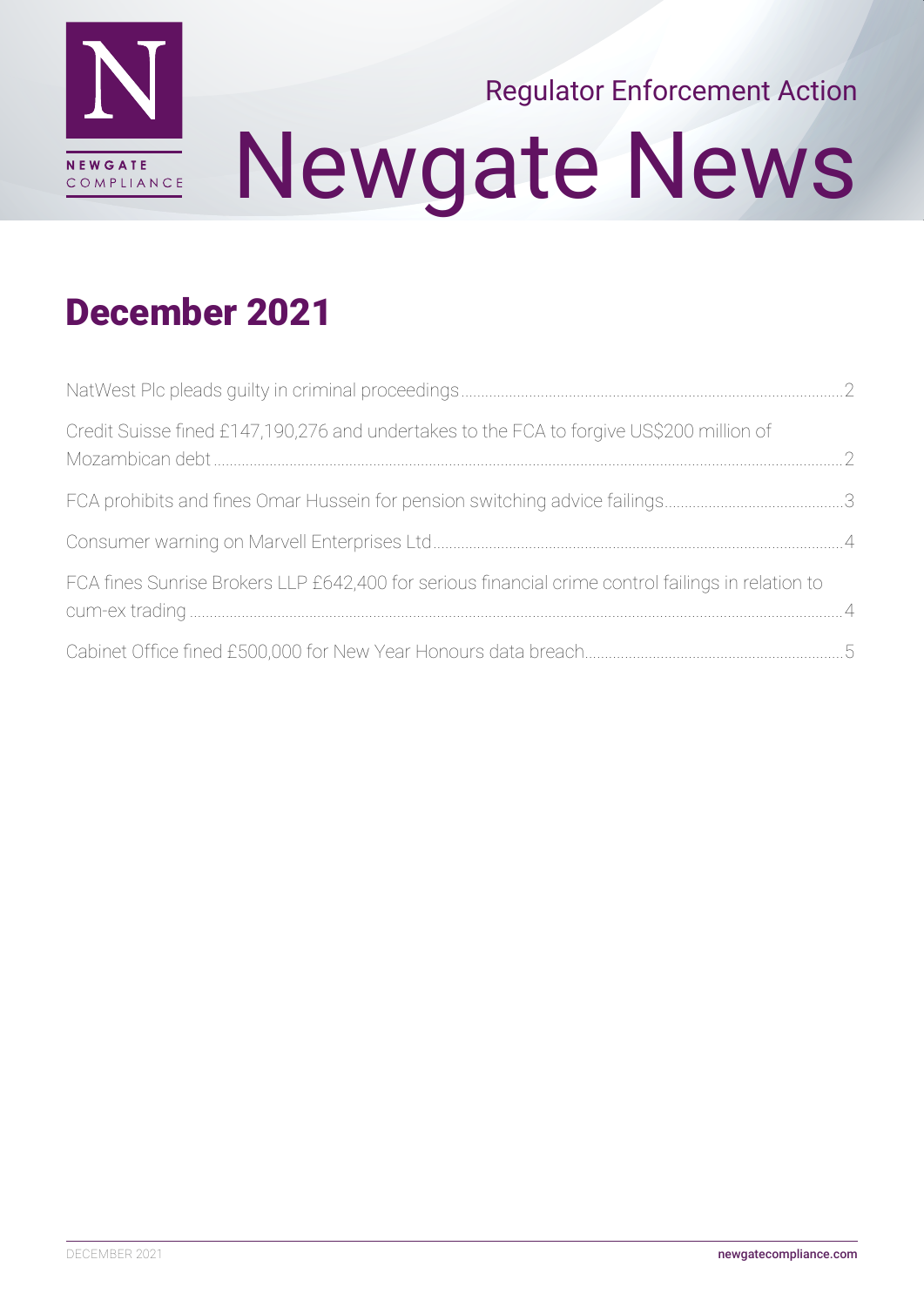<span id="page-1-0"></span>

# NatWest Plc pleads guilty in criminal proceedings

On the 11<sup>th</sup> of November NatWest entered guilty pleas in court to charges brought by the Financial Conduct Authority under the Money Laundering Regulations 2007. NatWest admitted three charges of money laundering and admitted it had failed to properly monitor money when it was deposited into a customer's account between November 2013 and June 2016.

When the customer, Fowler Oldfield, a jeweller, was taken on as a client by NatWest, its predicted turnover was said to be £15m per annum. However, it was able to deposit £365m over the space of almost five years. NatWest is expected to receive a £320m fine for its failings, the biggest the FCA has ever handed out.

Newgate's advice: Firms must have adequate AML KYC onboarding and monitoring systems in place. If you are unsure whether your financial crime framework stands up to regulatory scrutiny, ask us for a "health check" of your systems and controls.

ȧ <https://www.fca.org.uk/news/press-releases/natwest-plc-pleads-guilty-criminal-proceedings>

# Credit Suisse fined £147,190,276 and undertakes to the FCA to forgive US\$200 million of Mozambican debt

The Financial Conduct Authority has fined Credit Suisse over £147 million for serious financial crime due diligence failings related to loans worth over \$1.3 billion, which the bank arranged for the Republic of Mozambique. Credit Suisse has also agreed with the FCA to forgive US\$200 million of debt owed by Mozambique as a result of these tainted loans.

The fine is part of a \$475m settlement with UK, Swiss and US regulators. Credit Suisse staff allegedly took and paid bribes as they arranged \$1.3bn of industry loans. The FCA said the bank had "failed to properly manage the risk of financial crime".

Executive director of enforcement Mark Steward said: "The FCA's fine reflects the impact of these tainted transactions which included a debt crisis and economic harm for the people of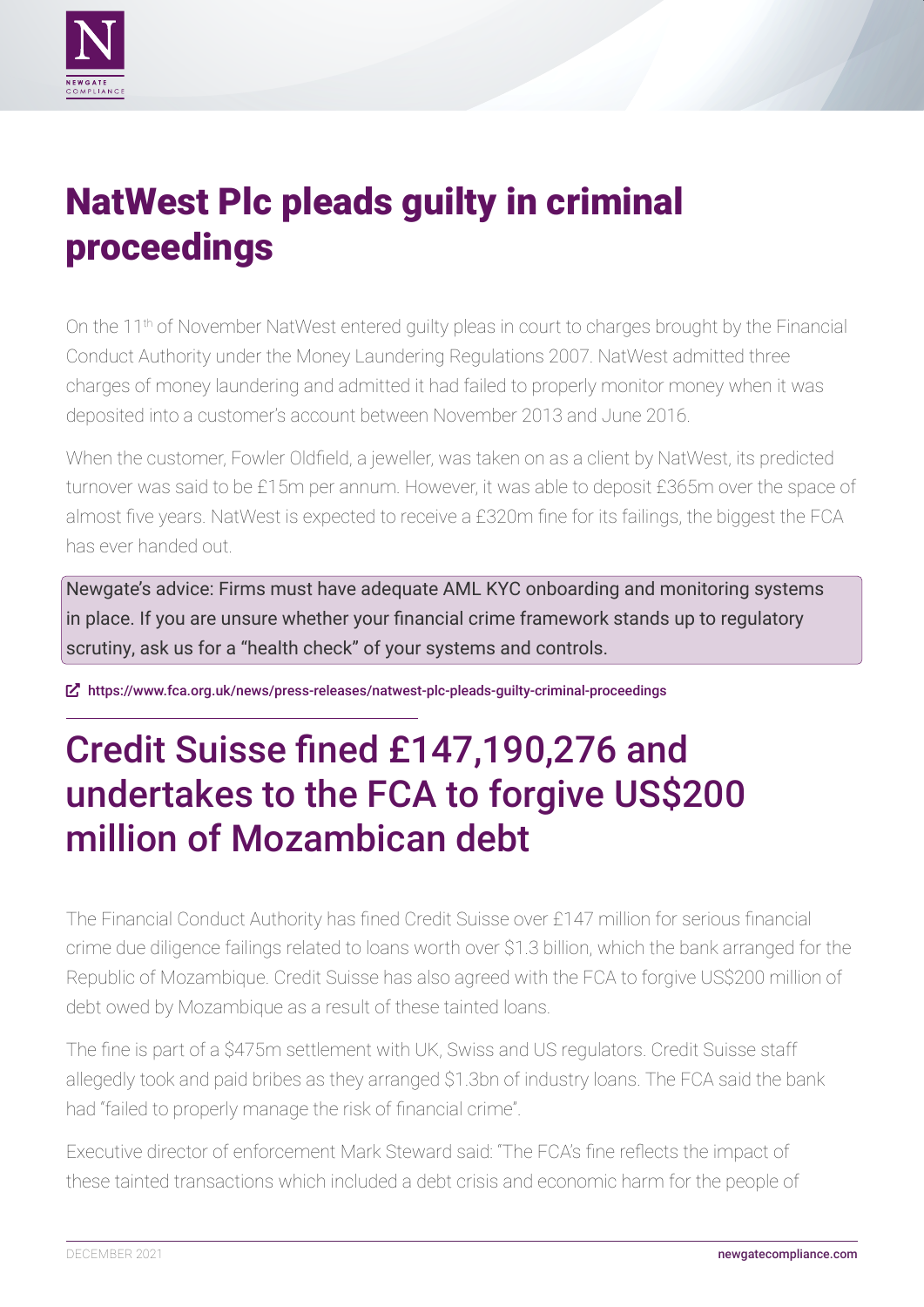<span id="page-2-0"></span>

### Mozambique."

Newgate's advice: Along with the recent release of the Pandora Papers, financial crime is increasingly the focus of regulators, both domestically and internationally. You must ensure your money laundering systems and controls are robust and can stand up to scrutiny, otherwise criminal prosecutions could follow. Contact Newgate's financial crime division for assistance.

ȧ [https://www.fca.org.uk/news/press-releases/credit-suisse-fined-ps147190276-us200664504-and-undertakes-fca-forgive](https://www.fca.org.uk/news/press-releases/credit-suisse-fined-ps147190276-us200664504-and-undertakes-fca-forgive-us200-million-mozambican-debt)[us200-million-mozambican-debt](https://www.fca.org.uk/news/press-releases/credit-suisse-fined-ps147190276-us200664504-and-undertakes-fca-forgive-us200-million-mozambican-debt)

# FCA prohibits and fines Omar Hussein for pension switching advice failings

On the 15th of October, the FCA prohibited Omar Hussein, former director, and senior financial adviser at Consumer Wealth Ltd ("CWL"), from working in financial services and fined him £116,000 for providing reckless and unsuitable pension switching advice.

Between 2015 and 2017, Mr Hussein and his firm advised 620 customers to switch their pension into a SIPP containing significant high-risk investments comprising unregulated mini-bonds relating to overseas investments in car parks, renewable energy and holiday resorts.

These investments were illiquid in nature and highly likely to be unsuitable for the low net worth, financially inexperienced investors who were the firm's target market. His misconduct put an estimated £13.5m of CWL customers' retirement savings at risk.

The FCA found that Mr Hussein acted recklessly and abused a position of trust when advising clients who were often financially inexperienced, vulnerable and had no or limited capacity for loss. The FCA has previously noted that when financial advisers advise customers to switch to a SIPP, they must assess the suitability of the underlying investments to be held in that SIPP.

The Executive Director for Enforcement and Market Oversight, Mark Steward, said: 'Mr Hussein acted recklessly and abused the trust of his clients by taking unjustifiable risks with their retirement savings. He has proven himself unfit to work in the financial services industry.'

Newgate's advice: This is relevant for those providing investment advice such as those working in the IFA or wealth management sector. You must ensure you obtain and retain on file the necessary information from a client to be able to make suitable recommendations. This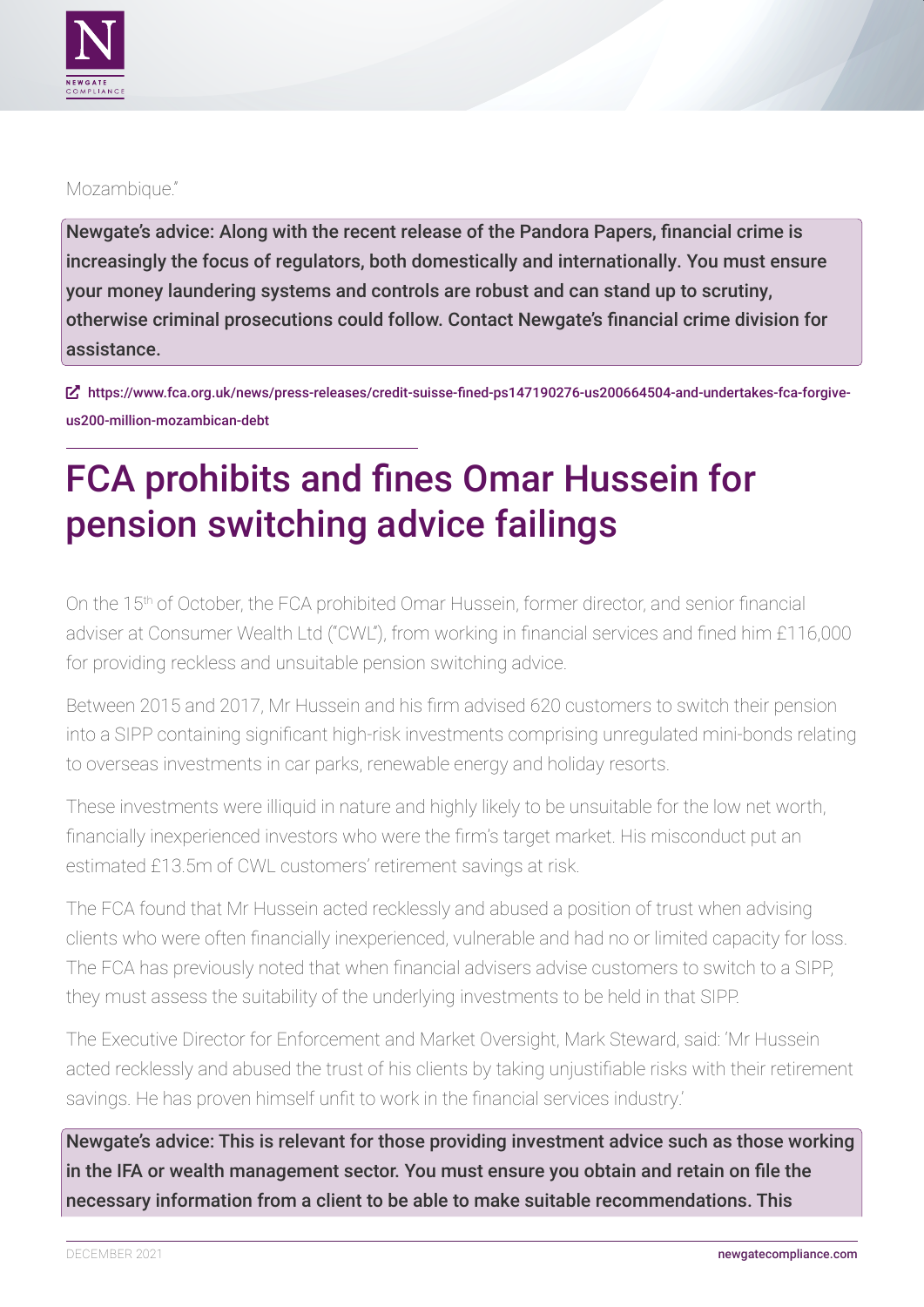<span id="page-3-0"></span>

includes collecting information on their financial situation, their investment objectives, and their capacity for loss and knowledge and experience of investments. Newgate can provide your firm with suitability questionnaires, templates and advice on categorising clients.

ȧ <https://www.fca.org.uk/news/press-releases/fca-prohibits-fines-omar-hussein-pension-switching-advice-failings>

### Consumer warning on Marvell Enterprises Ltd

The FCA have removed Marvell Enterprises Ltd's permissions and announced it is no longer authorised to carry out any regulated activities. The firm may have been offering investments which were not protected, and some consumers may have invested substantial funds in bonds or loan notes issued by Marvell. 

The FCA note that in general, a business does not have to be regulated by the FCA to raise funds by issuing shares or debt securities. However, any investment services provided by firms regarding these investments are likely to be regulated, and subject to FCA rules. 

Marvell appears to have carried out investment-related activities with consumers but has never been permitted by the FCA to provide regulated investment services. This poses a risk to consumers due to the potential lack of regulatory protection that would otherwise be afforded to them. The FCA also note that consumers may have been misled about the scope of Marvell's permissions and the protection afforded to their investments.

ȧ <https://www.fca.org.uk/news/news-stories/consumer-warning-marvell-enterprises-ltd>

# FCA fines Sunrise Brokers LLP £642,400 for serious financial crime control failings in relation to cum-ex trading

Sunrise Brokers LLP has been fined over £600,000 for deficient anti money laundering systems and controls to identify and mitigate the risk of facilitating fraudulent trading and money laundering.

In 2 instances the firm failed to identify or escalate any potential financial crime concerns or suspicions when it should have done.

Mark Steward, Executive Director of Enforcement and Market Oversight, said: 'Sunrise should not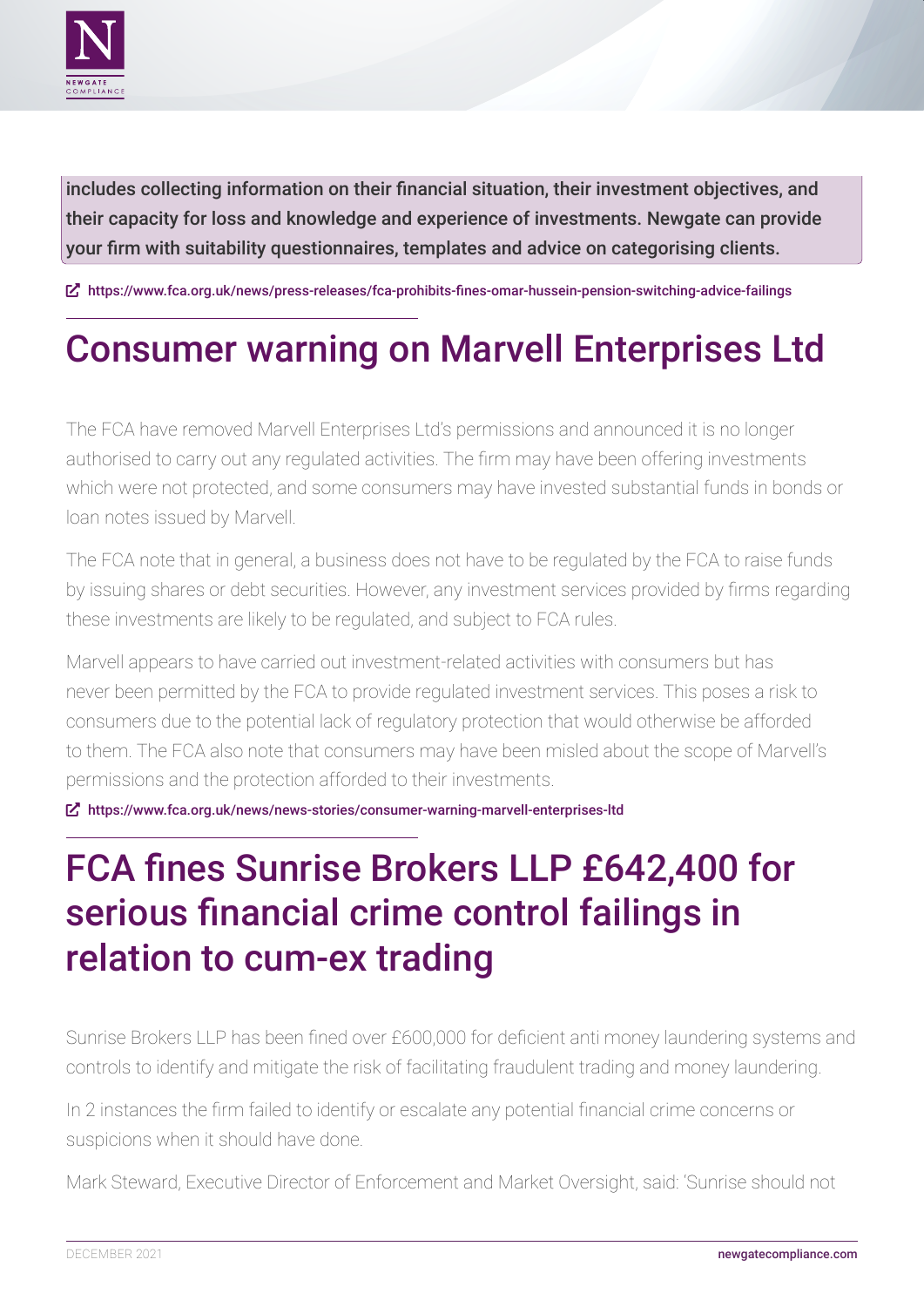<span id="page-4-0"></span>

have carried out these self-evidently suspicious trades without proper due diligence. Sunrise's failings were significant, and this outcome demonstrates we will not tolerate firms' lax controls and that we will work with overseas agencies to ensure London is not viewed as a haven for poor controls and practices.'

The FCA's investigation into the involvement of UK based brokers in cum-ex dividend arbitrage schemes is continuing.

Newgate's advice: It is vital that your firm has robust systems and controls to combat the risk of fraudulent trading and money laundering. Newgate can design policies and policies for your firm to detail clear procedures in place to mitigate these risks, along with a robust monitoring programme to ensure compliance with these policies and procedures.

ȧ <https://www.fca.org.uk/news/press-releases/sunrise-brokers-llp-fine-serious-financial-crime-control-failings>

# Cabinet Office fined £500,000 for New Year Honours data breach

The Information Commissioner's Office (ICO) has fined the Cabinet Office £500,000 for disclosing postal addresses of the 2020 New Year Honours recipients online.

On 27 December 2019 the Cabinet Office published a file on GOV.UK containing the names and unredacted addresses of more than 1,000 people announced in the New Year Honours list. People from a wide range of professions across the UK were affected, including individuals with a high public profile.

The ICO found that the Cabinet Office failed to put appropriate technical and organisational measures in place to prevent the unauthorised disclosure of people's information which is a breach of data protection law.

Steve Eckersley, ICO Director of Investigations, said "The Cabinet Office's complacency and failure to mitigate the risk of a data breach meant that hundreds of people were potentially exposed to the risk of identity fraud and threats to their personal safety.

"The fine issued today sends a message to other organisations that looking after people's information safely, as well as regularly checking that appropriate measures are in place, must be at